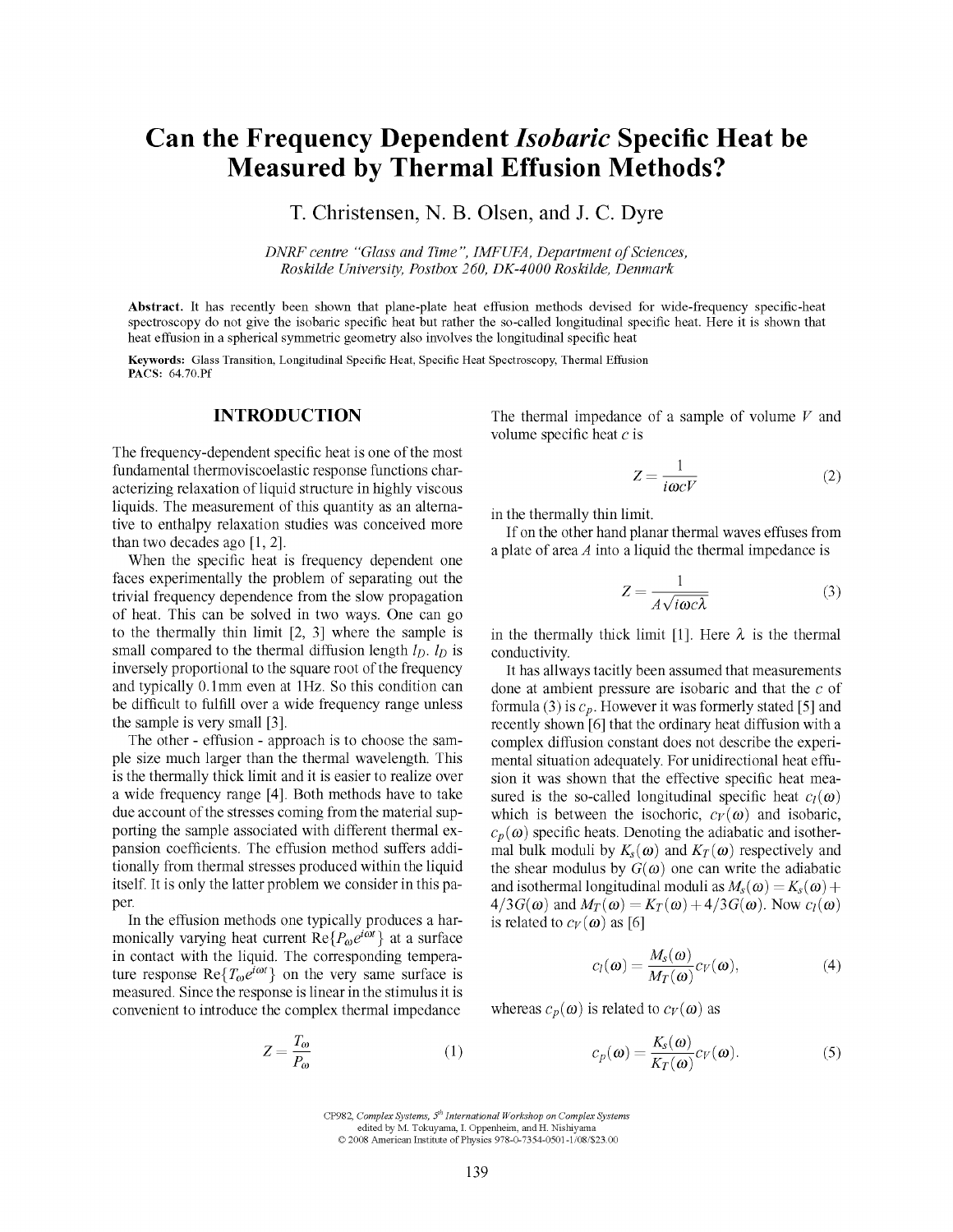In an easily flowing liquid  $G(\omega)$  is negligible since  $1/\omega$ is large compared to the Maxwell relaxation time,  $\tau_M$ , and there is no difference between  $c_l$  and  $c_p$ . However in a highly viscous liquid near the dynamic glass transition the shear modulus becomes comparable to the bulk moduli and the diffence between  $c_l(\omega)$  and  $c_p(\omega)$  becomes significant.

We show below that the same is true for heat effusion in a spherical symmetric geometry. Here one also obtains  $c_l(\omega)$ . Furthermore in spherical geometry one can also get the heat conductivity  $\lambda$  and thus get  $c_l(\omega)$  absolutely. The planar unidirectional method in fact gives only the effusivity,  $\sqrt{\lambda c_l(\omega)}$ ; that is  $c_l(\omega)$  is determined only to within a proportionality constant.

# THERMAL AND MECHANICAL COUPLING

## The General Equations

One cannot treat the diffusion of heat independently of the associated creation of strains or stresses. Let the temperature field,  $T(\mathbf{r},t)$  be described in terms of the small deviation  $\delta T(\mathbf{r},t) = T(\mathbf{r},t) - T_0$  from a reference temperature  $T_0$  and denote the displacement field by  $\mathbf{u} = \mathbf{u}(\mathbf{r}, t)$ . Dealing with relaxation is most conveniently done in the frequency domain. Thus time dependence of the fields is given by the factor  $e^{st}$ ,  $s = i\omega$ . Considering only cases where inertia can be neglected the equations that couple temperature and displacement are [6]

$$
M_T \nabla (\nabla \cdot \mathbf{u}) - \beta_V \nabla \delta T - G \nabla \times (\nabla \times \mathbf{u}) = 0 \tag{6}
$$

$$
c_V s \delta T + \beta_V T_0 s \nabla \cdot \mathbf{u} - \lambda \nabla^2 \delta T = 0. \tag{7}
$$

Here the isochoric pressure coefficient  $\beta_V(\omega)$  is defined in the constitutive equation for the trace of the stress tensor *o* 

$$
\frac{1}{3}\text{tr}(\boldsymbol{\sigma}) = K_T \nabla \cdot \mathbf{u} - \beta_V \delta T.
$$
 (8)

#### The Isobaric Case

If the trace of the stress tensor is constant in time then the term  $\beta_V T_0 s \nabla \cdot \mathbf{u}$  in equation (7) becomes  $T_0 \beta_V^2 / K_T \delta T$ . Since  $T_0 \beta_V^2 / K_T = c_p - c_V$  equation (7) now becomes the ordinary heat diffusion equation

$$
s\delta T = D_p \nabla^2 \delta T,\tag{9}
$$

decoupled from the displacement field and with a diffusion constant involving the isobaric specific heat

$$
D_p = \frac{\lambda}{c_p} \tag{10}
$$

It is usually assumed that thermal experiments on liquids with a completely or partially free surface will be at isobaric conditions. However this is only true if the shear modulus *G* can be neglected compared to bulkmodulus  $K_T$ . This condition fails near the glass transition and the full coupled problem of equations (6) and (7) has to be considered.

# Radial Heat Effusion from a Spherical Surface into an Infinite Media

We would like to show here that the inherent problem of measuring  $c_p$  is not only confined to one-dimensional heat flow in the geometry considered in [6] where the associated displacement field is forced to be longitudinal.

The longitudinal specific heat also emerges in the thermal impedance against effusion out from a sphere. In the spherically symmetric case  $\nabla \times \mathbf{u}$  vanishes. If we denote differentiation with respect to r by a prime (6) and (7) becomes

$$
M_T(r^{-2}(r^2u)')' - \beta_V \delta T' = 0 \qquad (11)
$$
  

$$
c_v s \delta T + T_0 \beta_V s r^{-2} (r^2 u)' - \lambda r^{-2} (r^2 \delta T')' = 0. \qquad (12)
$$

Define now the longitudinal specific heat,

$$
c_l \equiv c_V + T_0 \frac{\beta_V^2}{M_T},\tag{13}
$$

the heat diffusion constant.

$$
D = \frac{\lambda}{c_l},\tag{14}
$$

and the wave vector

$$
k = \sqrt{\frac{s}{D}}.\tag{15}
$$

We thermally perturb the system by a harmonically varying heat current density  $j_qe^{st}$  with  $s = i\omega$  at the surface of radius  $r_1$ . If we impose the boundary conditions of vanishing fields at infinity and a hard core,  $u(r_1) = 0$  then the coupled solution is

$$
\delta T(r) = \frac{k}{sc_l} \frac{(kr_1)^2}{(1+kr_1)kr} e^{-k(r-r_1)} j_q \qquad (16)
$$

$$
u(r) = \frac{\beta V}{M_T c_I s} (\frac{r_1}{r})^2 (1 - \frac{1 + kr}{1 + kr_1} e^{-k(r - r_1)}) j_q.
$$
 (17)

The total thermal impedance thus becomes

$$
Z \equiv \frac{\delta T(r_1)}{4\pi r_1^2 j_q} = \frac{1}{4\pi \lambda r_1} \frac{1}{1 + kr_1} \tag{18}
$$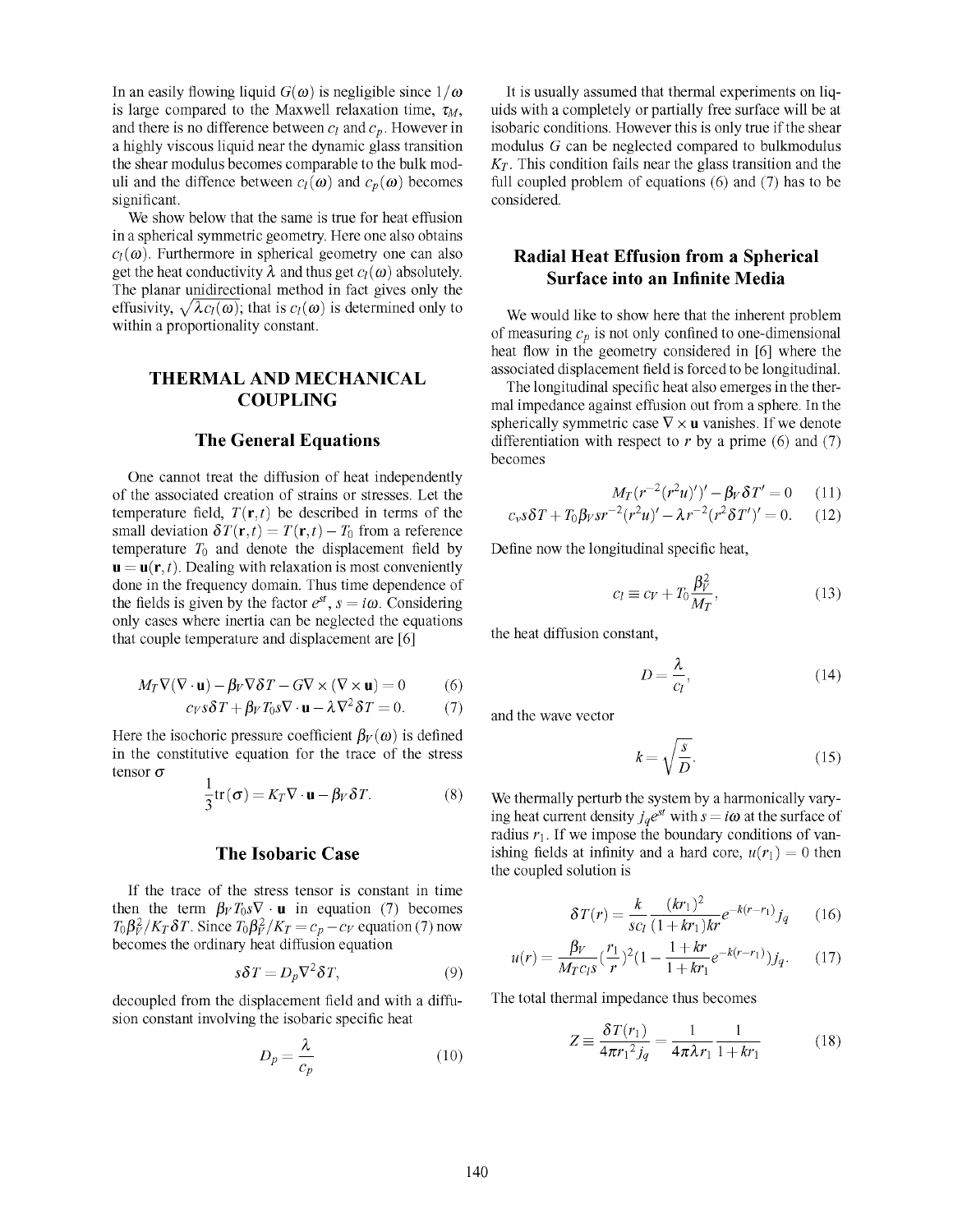or

$$
Z = \frac{1}{4\pi\lambda r_1} \frac{1}{1 + \sqrt{i\omega c_l(\omega)/\lambda r_1^2}}
$$
(19)

It should be noted that in solving the same problem on the basis of the ordinary heat diffusion equation (9) one arrives at (19) but with  $c_p$  instead of  $c_l$ . It is thus seen that in doing specific heat spectroscopy by effusion in a spherical geometry one obtains again the longitudinal specific heat and not the isobaric specific heat.

One can also consider the case of a soft core,  $\sigma_{rr}(r_1) =$ 0. Although the displacement field is altered compared to the case of a hard core, the expression for the thermal impedance is still found to be given by (19).

The DC-limit gives the heat conductivity.

$$
Z \to \frac{1}{4\pi\lambda r_1} \quad \text{for} \quad \omega \to 0 \tag{20}
$$

The high-frequency limit is in concordance with the onedimensional result.

$$
Z \to \frac{1}{4\pi r_1^2 \sqrt{i\omega c_l(\omega)\lambda}} \quad \text{for} \quad \omega \to \infty \qquad (21)
$$

since short thermal waves cannot "see" the curvature of the sphere. It is seen that effusion in spherical geometry in fact gives information on two properties, the heat conductivity and the heat capacity, whereas the unidirectional effusion only gives the effusivity. This is because a characteristic length scale, the radius of the heatproducing spherical surface, is involved. Effusivity in spherical geometry thus makes it possible to derive the heat capacity absolutely. However the practical usable frequency range will be more limited for a given sensitivity since the contribution from  $c_l$  in (19) will vanish at low frequencies. At high frequency the possibility of modelling the contribution to the thermal impedance from the heat-producing device itself will also put a limit.

In real plane-plate effusion experiments the finite width of the plate gives rise to boundary effects when the heat diffusion length becomes comparable to the plate width. The deviation from the simple formula (3) is dependent on the ratio between these to quantities. Since a length now appears in the problem this deviation again gives the possibility of determining  $\lambda$  separately. This has been addressed perturbatively [7] on the basis of the ordinary heat diffusion equation (9), but not with the more exact coupled thermomechanical equations (6) and (7). Thus in fact it seems that of the two simple idealized models - the planar and the spherical - of heat effusion including the thermomechanical coupling the spherical may be the one that mostly resembles its practical realisation.

#### **CONCLUSION**

These examples - the unidirectional and the spherical geometry - seem to show that it is inherently difficult to get the *isobaric* specific heat directly from effusivity measurements. However another well-defined quantity, the *longitudinal* specific heat can be found.

## REFERENCES

- 1. N. O. Birge and S. R. Nagel, *Phys. Rev. Lett.* 54, 2674-2677 (1985).
- 2. T. Christensen, *J. Physique Collog.* **46**, C8-635-C8-637 (1985).
- 3. H. Huth, A. A. Minakov, A. Serghei, F. Kremer and C. Schick, *Eur. Phys. J. Special Topics* **141,** 153-160 (2007).
- 4. N. O. Birge, *Phys. Rev. B* **34,** 1631-1642 (1986).
- 5. T. Christensen andN. B. Olsen, *Prog. Theor. Phys. Suppl.*  126,273-276(1997).
- 6. T. Christensen, N. B. Olsen and J. C. Dyre, *Phys. Rev. E*  75, 041502-1-041502-11 (2007).
- 7. N. O. Birge, P. K. Dixon andN. Menon *Thermochim. Acta*  **304,** 51-65 (1997).